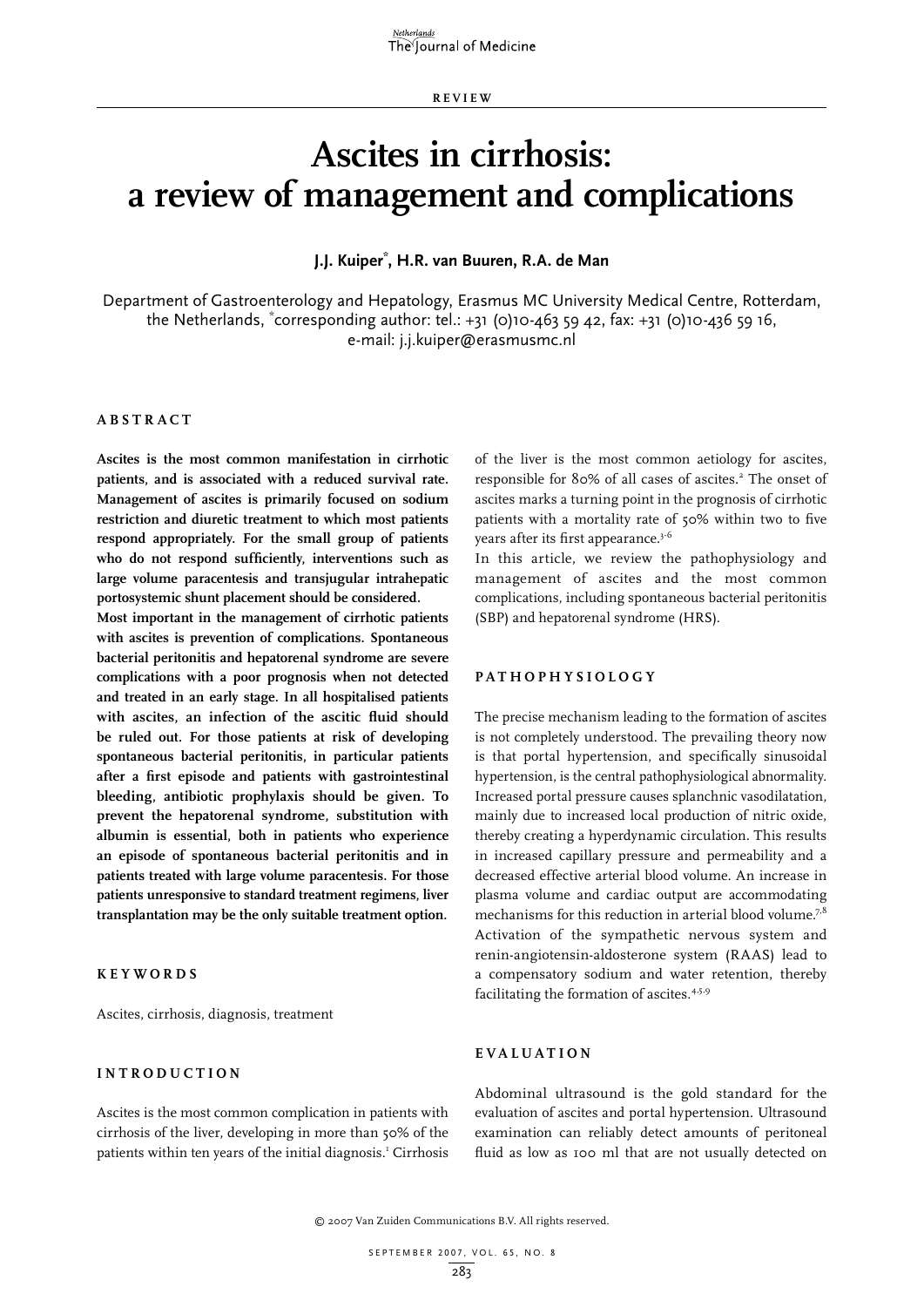physical examination. According to the quantity of ascites, physical examination may suggest the presence of ascites by shifting dullness or by demonstration of a fluid thrill or wave. Patients with ascites usually have additional stigmata of chronic liver disease such as cutaneous collaterals of the abdomen, vascular spiders, and splenomegaly. In patients with large amounts of ascites the nutritional status is often poor. Umbilical, inguinal, and incisional hernias are particularly frequent (*figure 1*). The hyperdynamic circulation and raised cardiac output are evidenced by a normal/low blood pressure and tachycardia; an ejection systolic murmur may be present. Leg oedema is variably found.

**Figure 1.** *Incisional hernia in patient with ascites and previous midline laparotomy*



Pleural effusions (hepatic hydrothorax), due to migration of ascites through micropores in the diaphragm, may also be present. In about 80% of cases the effusions are right-sided. It should be stressed that ascites may well be absent in patients with hepatic hydrothorax.<sup>10</sup>

When in doubt about the aetiology of ascites, diagnostic paracentesis is indicated. In recent years the transsudate-exudate concept has been replaced by a classification based on the serum ascites albumin gradient (SAAG).<sup>4</sup> A SAAG of ≥II g/l is indicative for a hepatic cause of ascites (*table 1*). In addition to the albumin concentration in ascites, other useful laboratory investigations may be the determination of the number of (polymorphonuclear) leucocytes, amylase, triglyceride concentration, chylomicrons and in selected cases cytological and immunological examination.

In all patients with ascites who clinically show deterioration (e.g. renal dysfunction, encephalopathy, admission to hospital) or have signs of infection (e.g. fever, abdominal discomfort, increased C-reactive protein level), diagnostic paracentesis should be performed to rule out infection.

| albumin gradient | Table <i>I</i> . Aetiology according to the serum ascites |
|------------------|-----------------------------------------------------------|
| $I$ g/l          | Infection                                                 |
|                  | Nephrotic syndrome                                        |
|                  | Malignancy                                                |
|                  | Pancreatitis                                              |
| $\geq$ 11 g/l    | Cirrhosis                                                 |
|                  | Budd-Chiari syndrome                                      |
|                  | Veno-occlusive disease                                    |
|                  | Alcoholic hepatitis                                       |
|                  | Congestive heart failure                                  |

#### **TREATMENT**

The management of ascites should be dictated by the severity of symptoms. The mere presence of ascites does not merit active treatment and cosmetic reasons are only relative. Overtreatment, especially with diuretics, may easily lead to serious complications including hyponatraemia, renal failure, and encephalopathy. Therefore, the key management rule is that it is better to have a patient 'wet and wise' than 'dry and demented'. Primary focus for treatment should be the underlying liver disease. For instance, abstinence of alcohol in alcoholic liver disease and immunosuppressive treatment in autoimmune hepatitis may result in disappearance of ascites that had been difficult to manage.

Besides treating the underlying liver disease, the aim of the treatment should be aimed at achieving a negative sodium balance in order to diminish the ascites. In symptomatic patients the first therapeutic step is dietary sodium restriction to 60 to 90 mmol/day. Trials comparing low *vs* marked sodium restriction have shown comparable efficacy but better compliance with the more liberal diet.<sup>5,11</sup> To verify compliance to sodium restriction or in difficultto-treat patients quantification of urinary sodium excretion can be used as a diagnostic tool.

#### **Diuretic treatment**

Most patients with symptomatic ascites do not respond sufficiently to sodium restriction alone and require additional diuretic treatment. In general, the preferred regimen is to start with spironolactone, an aldosterone antagonist, and to add a loop diuretic if necessary. The usual initial dose of spironolactone for moderate ascites is 50 to 100 mg/day; the maximal daily dose is 400 mg. Commonly experienced side effects are (painful) gynaecomastia and hyperkalaemia. Most patients show a significant decrease in ascitic fluid when spironolactone is given alone, usually in doses of up to 200 to 300 mg/day.12 When the response is insufficient, combination therapy with furosemide, starting with doses of 20 to 40 mg/day, is recommended.<sup>13,14</sup> The American Association for the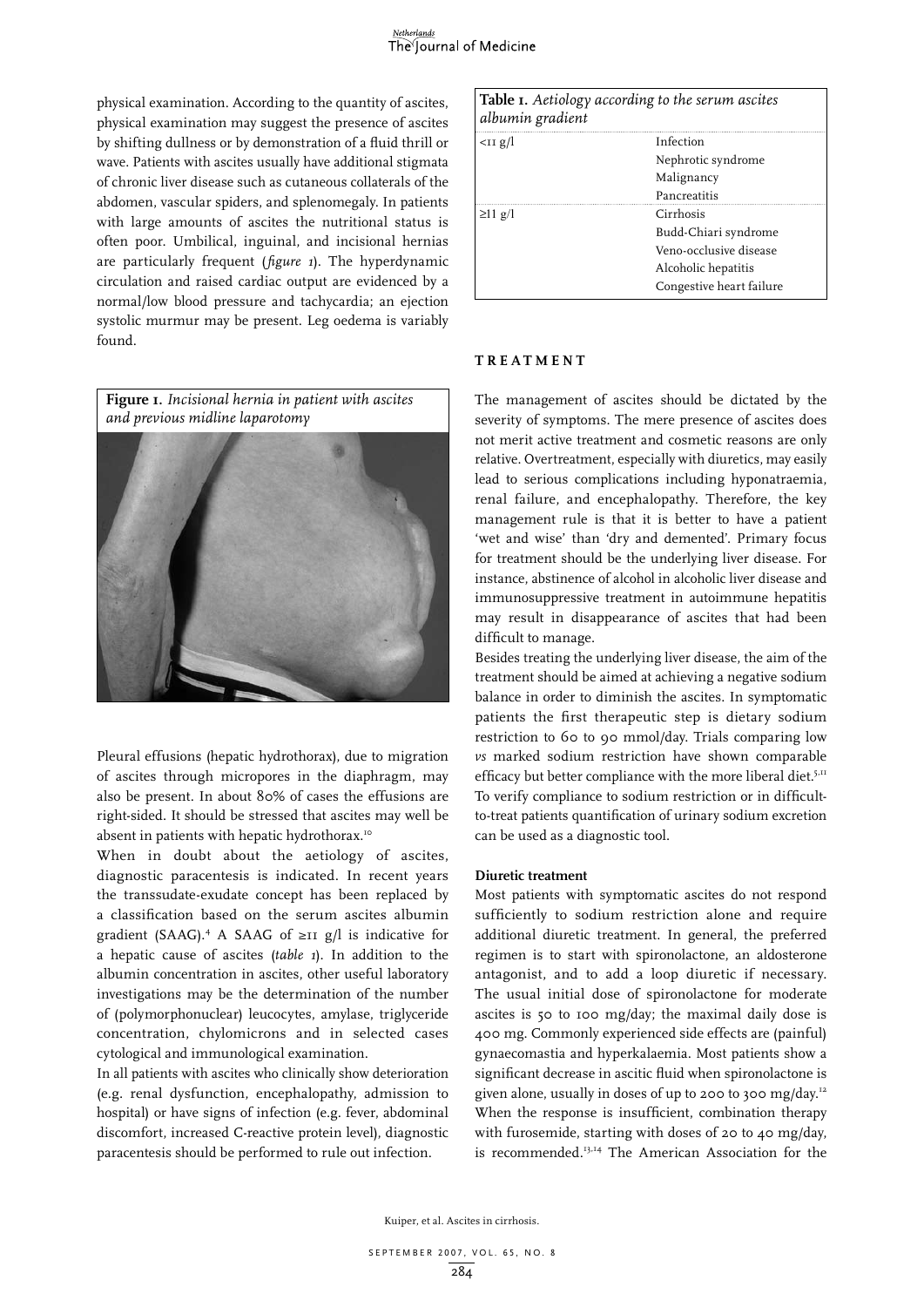Study of Liver Diseases (AASLD) guidelines have advised starting this combination therapy immediately so that side effects due to the spironolactone, i.e. hyperkalaemia, can be prevented.<sup>12</sup>

Especially during the phase of ascites mobilisation, regular monitoring of body weight, renal function and electrolytes is mandatory. As a rule of thumb, the daily weight loss should not exceed 1 kg for those patients with ascites and peripheral oedema, and 0.5 kg for those patients without oedema.<sup>11</sup>

New alternatives in the treatment of ascites are the aquaretics, selective V2 receptor antagonists. These agents improve urinary output and free water clearance by blocking the action of the antidiuretic hormone in the collecting tubuli and may be particularly helpful in the management of hyponatraemia.<sup>15,16</sup> Thus far aquaretics have only been used in the context of clinical studies. Before implementing aquaretics in clinical practice, further research on dosage and side effects is necessary.<sup>17</sup>

#### **Paracentesis**

In about 90% of the patients, ascites diminishes adequately with sodium restriction and diuretic treatment.<sup>18</sup> In patients where ascites does not diminish sufficiently in response to maximal diuretic treatment, or when severe side effects occur due to diuretic treatment, such as renal impairment, ascites is considered to be refractory. For patients with refractory ascites several therapeutic options remain available. The least invasive procedure is (repeated) large volume paracentesis (LVP) with removal of >5 litres of ascitic fluid. This can be done as an outpatient procedure and it is safe to remove all the ascites within one to three hours. Obviously, LVP is a symptom-relieving treatment and does not influence the mechanisms leading to the formation of ascites. LVP can be complicated by paracentesis-induced circulatory dysfunction (PICD). This is defined as an increase in plasma renin concentration  $>50\%$  of the baseline value on day 6.<sup>19</sup> PICD is triggered by a decrease in systemic vascular resistance (SVR). The decrease in SVR is predominantly caused by an accentuation of the arterial vasodilatation already present. The mechanism as to how paracentesis induces an additional arterial vasodilatation is not yet understood. PICD induces compensatory activation of the RAAS, facilitating the development of notorious complications, such as HRS.19-21 Studies have shown that PICD can be prevented by intravascular plasma expansion during or directly after paracentesis when ≥5 litres of ascites are removed. The preferred substitution is albumin, given intravenously in a dosage of 8 g per litre of ascites removed. Other plasma volume expanders, such as saline, dextran, and polygeline, have been compared with albumin, but none have shown to be superior or safer in the prevention of PICD.<sup>22-25</sup> Recent studies have explored the use of vasoconstrictors to prevent PICD.26-29 Terlipressin, a vasopressin prodrug, administered

as two to three bolus injections of 1 to 2 mg during and after paracentesis, appears to be as effective as albumin.<sup>26,29</sup> Larger studies are ongoing to see whether terlipressin can be considered a definite alternative for intravenous albumin administration.

## **Transjugular intrahepatic portosystemic shunt**

Transjugular intrahepatic portosystemic shunt (TIPS) is another treatment modality for refractory ascites, especially when patients frequently require, or poorly tolerate, LVP.<sup>14</sup> TIPS reduces portal pressure; when this pressure is <12 mmHg, ascites is less likely to develop in cirrhotic patients.<sup>30</sup> Placement of TIPS leads to an increase in urinary sodium excretion 7 to 30 days after stent placement.<sup>31-33</sup> This is correlated with reduced activity of the RAAS and improvement of effective arterial blood volume.

In approximately 70% of patients TIPS is effective, although in most patients (low-dose) diuretic treatment must be continued.33

A main disadvantage of TIPS placement is the risk of new onset or worsening of pre-existent encephalopathy, a complication that occurs in about one-third of patients.34 Risk factors are the presence of pre-TIPS hepatic encephalopathy, age >65 years, a low post-TIPS portosystemic pressure gradient and serum creatinine level.35 The vast majority of patients developing encephalopathy respond well to standard treatment with lactulose; only 3 to 10% require narrowing or obliteration of the shunt.<sup>33,36</sup>

TIPS has shown to be better in preventing recurrence of ascites than paracentesis (48 *vs* 84%), but is associated with a higher incidence of hepatic encephalopathy (42 *vs* 23%) while mortality rates of the two treatment modalities are comparable.<sup>33</sup>

In most studies performed thus far uncovered stents were used. These stents are prone to occlude and in >50% of cases treated with TIPS, revision of the stent is required within one year. A newer stent, coated with polytetrafluoroethylene, is less prone to occlude. TIPS is probably more effective in controlling ascites when these covered stents are used.37,38

Eligibility for TIPS placement depends on several factors. Generally, established contraindications for TIPS placement are age >70 years, pulmonary hypertension, pre-existing cardiac dysfunction, renal failure due to organic kidney disease, hepatic malignancy and a Child Pugh score >11.<sup>33,37</sup>

Peritoneovenous (LeVeen; Denver) shunts have not been shown to be more efficacious than repeated paracenteses and complications, including occlusion, infection, and disseminated intravascular coagulation, are frequent.<sup>39</sup> These devices are nowadays rarely used in the treatment of refractory ascites.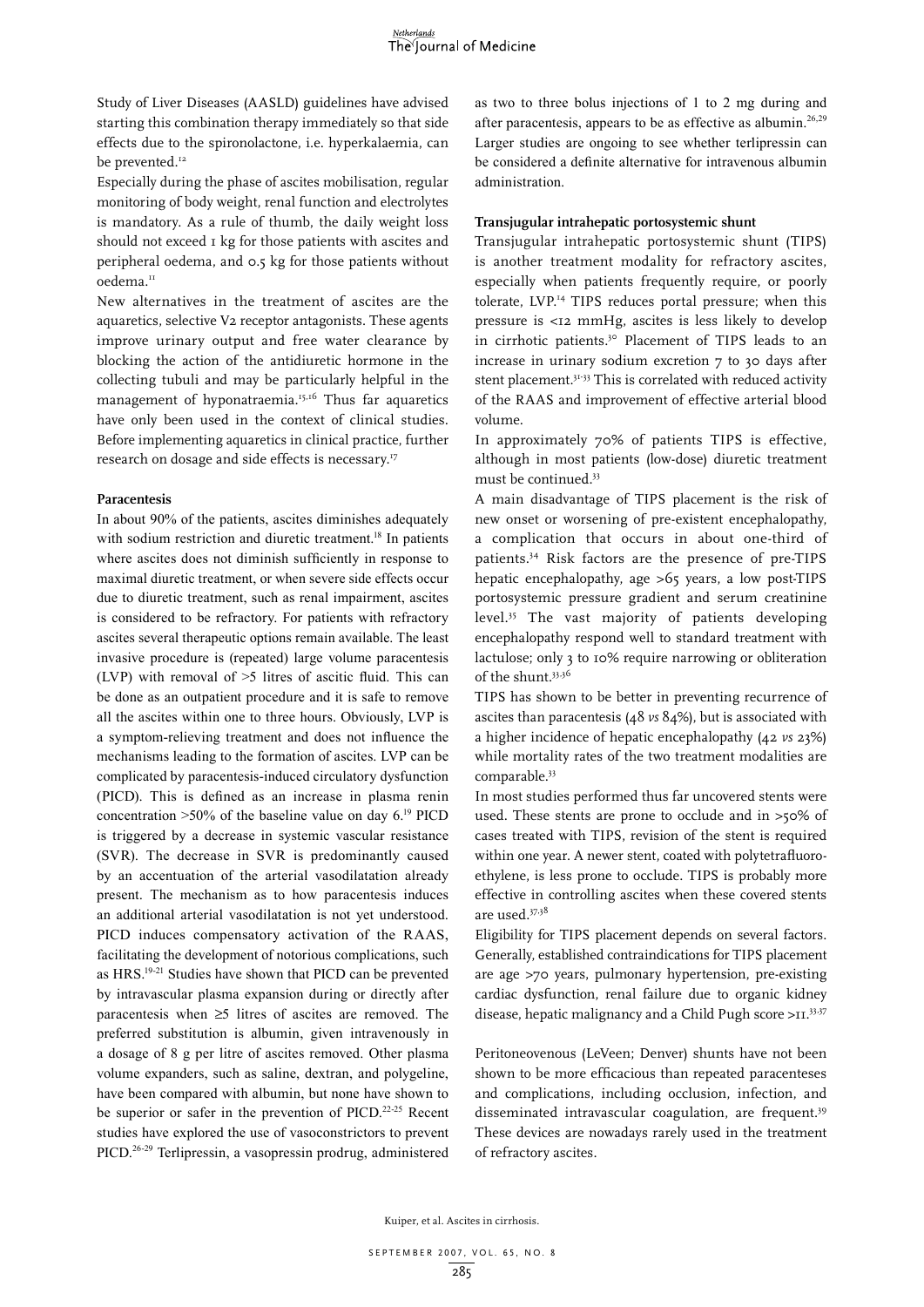#### **Liver transplantation**

The onset of ascites in patients with cirrhosis is associated with a markedly decreased survival. In patients with ascites, evaluation for liver transplantation should therefore always be considered, preferably before complications as SBP and HRS occur.

# **C o m pli cat i o n s**

## **Spontaneous bacterial peritonitis**

SBP, with a lifetime incidence of 10 to 30%, is the most common infection in patients with cirrhosis, primarily seen in hospitalised patients.<sup>11,40</sup> SBP is defined as an infection of ascitic fluid with an ascitic polymorphonuclear leucocyte count (PMN count) of  $\geq 0.25$  x 10<sup>9</sup>/l, in the absence of an identifiable focal source of infection.<sup>40</sup>

Factors currently implicated in the pathogenesis of SBP are intestinal bacterial overgrowth, combined with a delayed intestinal transit time and increased permeability of the intestinal wall. Local intestinal immunodeficiency, such as decreased levels of mucosal IgA, may also play a role. These factors facilitate translocation of bacteria through the mucosal barrier. Intestinal bacteria may then migrate via the mesenteric lymph nodes and the systemic circulation and subsequently may lead to infection of the ascitic fluid. Low ascitic protein and complement levels are probable contributory factors.<sup>41,42</sup>

Diagnostic paracentesis should be performed in all patients with ascites who require hospitalisation to rule out SBP. A large proportion of patients with SBP are asymptomatic, while others show signs of fever, abdominal pain, nausea, encephalopathy or a deterioration in renal function. In approximately half of the cases encephalopathy develops or progresses at the time of SBP.

In the diagnostic work-up for SBP the ascitic PMN count should be determined. At least 10 ml ascitic fluid per bottle should also be inoculated into aerobic/anaerobic blood culture bottles. This should be done immediately, at the bedside, to increase the sensitivity of this method. Even with this method cultures of ascitic fluid at the time of SBP remain negative in up to 60%.43

SBP is typically monobacterial and caused predominantly by gram-negative bacteria, especially *E. coli* and *Klebsiella* species. With the increased use of prophylactic antibiotics in cirrhotic patients, gram-positive bacteria are becoming increasingly common.<sup>43,44</sup> More than one bacterial species suggests the possibility of secondary bacterial peritonitis and possible causes, including appendicitis, diverticulitis and cholecystitis, should be evaluated.

After the diagnosis of SBP has been established by means of the PMN count, treatment should be started immediately. At present, third-generation cephalosporins are generally considered the gold standard in the treatment of SBP.45

Especially cefotaxim 2 g/12 hours intravenously during at least five days has been extensively studied and found to be an effective regimen.46,47 Reports on the use of amoxicillin/ clavulanic acid, 1.2 g intravenously, four times daily, have shown comparable results with considerably lower costs, making them a safe alternative treatment regimen.<sup>48</sup>

Two randomised controlled trials have demonstrated that the intravenous administration of albumin may reduce the incidence of renal impairment and improve short-term survival in patients with SBP. The beneficial effect was obtained by the additional administration of albumin at a dose of 1.5 g/ kg body weight at the day of diagnosis of SBP followed by a dosage of  $1$  g/kg body weight at day 3.<sup>49,50</sup> The remaining question is whether albumin treatment should be limited to, for example, Child's stage C patients, while there is also room for more studies with respect to the optimal dosage regimen.

The long-term prognosis of cirrhotic patients with SBP is extremely poor, with reported mortality rates of 50 to 70% and 70 to 75% after one and two years, respectively.<sup>40,51</sup> This is largely attributable to the advanced stage of liver cirrhosis that is nearly always present in patients who acquire SBP. Septic shock, progressive renal and multiorgan failure, and variceal bleeding are frequent complications of SBP and account for significant in-hospital mortality.<sup>11</sup> Considering the poor prognosis, patients who overcome an episode of SBP should be evaluated for liver transplantation.

Given the high risk of recurrence of SBP of up to 70% within one year, there is consensus that patients who have recovered from an episode of SBP should receive secondary antibiotic prophylaxis. Certain groups at risk for SBP should also be considered for primary antibiotic prophylaxis, in particular cirrhotic patients with gastrointestinal bleeding. *Table 2* summarises the current recommendations for antibiotic prophylaxis.

| bacterial peritonitis (SBP) prophylaxis      |                                                                                         |
|----------------------------------------------|-----------------------------------------------------------------------------------------|
| Short-term prophylaxis                       | Long-term prophylaxis                                                                   |
| Norfloxacin 400 mg twice daily<br>for 7 days | Norfloxacin 400 mg daily                                                                |
| Patients with gastrointestinal<br>bleeding   | Patients recovered from<br>episode of SBP                                               |
|                                              | Patients with ascites and low<br>ascitic fluid protein count<br>(<10g/l) (no consensus) |

**Table 2.** *Cirrhotic patients eligible for spontaneous* 

#### **He pat o r ena l sy n dro me**

HRS is a severe complication, occurring in ~10% of the patients with cirrhosis and ascites.<sup>11</sup> It is characterised by renal vasoconstriction leading to renal failure. The renal vasoconstriction is a compensatory effect of the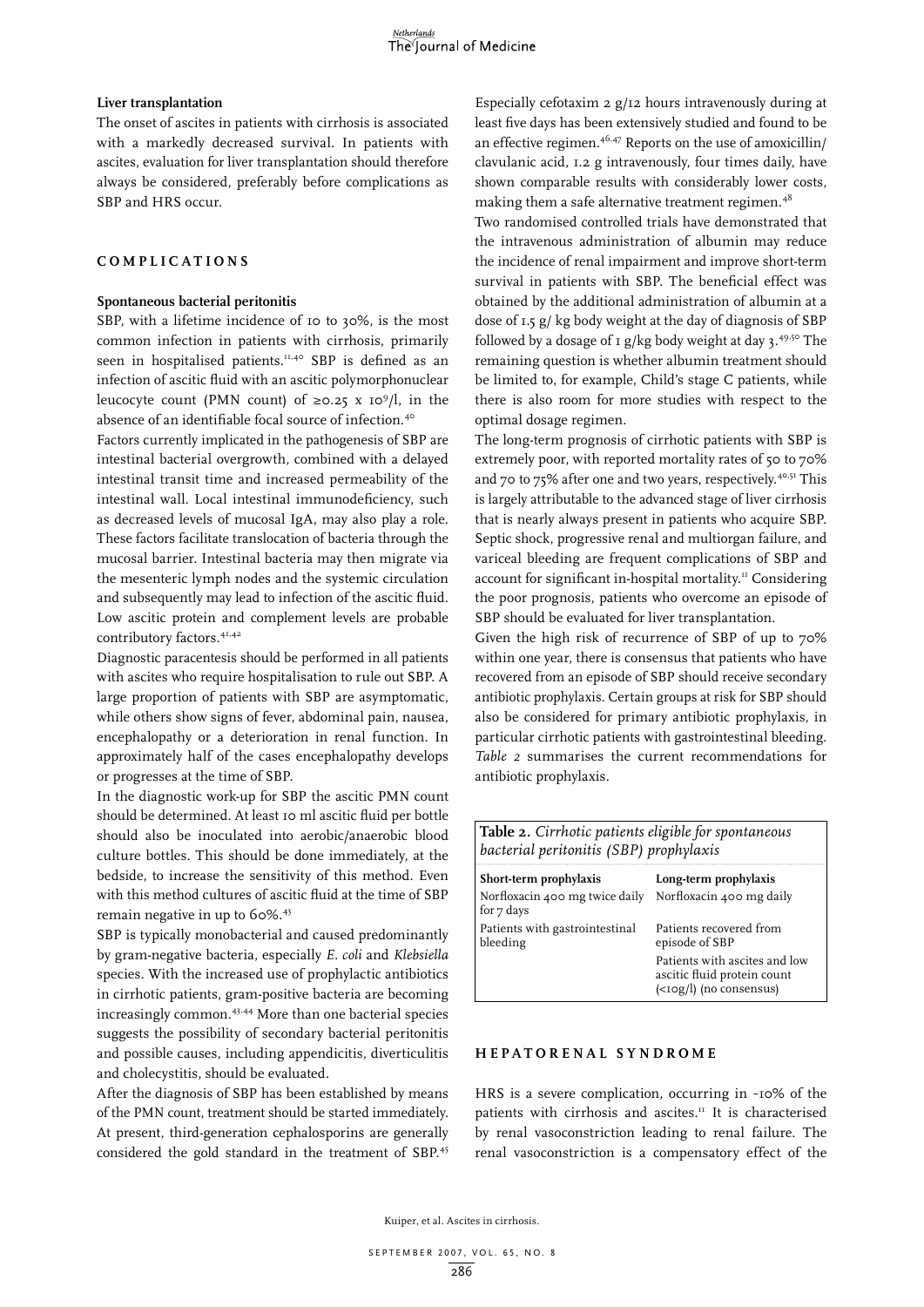renin-angiotensin-aldosterone system and antidiuretic hormone, triggered by an extreme underfilling in the arterial circulation.<sup>52</sup>

The diagnosis of HRS is based on several criteria, of which the major criteria are necessary to establish the diagnosis of HRS (*table 3*).18 Minor criteria for the diagnosis of HRS can be used as an additional tool to strengthen the diagnosis, but have recently been abandoned by the International Ascites Club as official minor criteria for establishing the diagnosis.<sup>53</sup> The urinary sodium excretion may help differentiate between HRS and acute tubular necrosis (ATN). A sodium excretion of  $\leq$  mmol/l strengthens the diagnosis of HRS whereas a sodium excretion of >10 mmol/l is more likely to fit the diagnosis of ATN.

There are two subtypes of HRS. HRS type I is rapidly progressive, often precipitated by a triggering event such as

**Table 3.** *Major criteria for diagnosing the hepatorenal syndrome* 

Serum creatinine >130 µmol/l

No shock, ongoing bacterial infection, volume depletion, or treatment with nephrotoxic drugs

No improvement after cessation of diuretics or fluid challenge (1.5 litre saline infusion or albumin infusion 1 g/kg body weight, max 100 g albumin)

No proteinuria (<500 mg/day) or evidence of parenchymal renal disease or obstructive uropathy by ultrasound

SBP, and has a median survival of approximately two weeks when treatment is not started rapidly. HRS type 2 develops gradually, as a consequence of aggravation of end-stage liver disease and requires no additional treatment.

General management of patients with HRS type I consists of close monitoring of vital signs, electrolytes, and fluid balance. A fluid restriction of I litre a day is only advised in patients with a dilutional hyponatraemia  $\langle$ <125 mmol/l). To retain renal function and prevent electrolyte dysbalance cessation of diuretic treatment is necessary. Since 30% of the episodes of HRS are precipitated by SBP a diagnostic puncture of ascitic fluid should always be performed to rule out infection. Until now no consensus has been reached as to whether it is safe to perform LVP in patients with HRS type 1. LVP with adequate suppletion of albumin may provide comfort to the patient, but it may also attenuate the arterial underfilling already present, thereby worsening renal dysfunction.

Most important in patients with HRS type I is pharmacological treatment. Treatment consists of a combination of a plasma expander and a vasoconstrictor. The preferred plasma expander is albumin intravenously in a dosage of 1 g/kg body weight on the first day followed by 20 to 40 g/day for the remainder of treatment. The first choice for vasoconstrictor therapy is vasopressin

analogues, for which the best results have been obtained with terlipressin.<sup>18,27</sup> Terlipressin has its primary action in the splanchnic area. The drug is administered in a stepwise schedule with a starting dosage of 0.5 mg/4 hours. The dosage can be increased stepwise every two to three days to 1 to 2 mg/4 hours, according to the effect of treatment. The effect of therapy is measured by a decrease in serum creatinine level; the goal is to obtain a serum creatinine of  $<$ 130  $\mu$ mol/l.

There are alternative vasoconstrictor treatments, such as combinations of noradrenaline or midodrine and octreotide, but their effect has been less thoroughly studied.<sup>27</sup>

Patients with HRS type 2 can be monitored in an outpatient setting. Caution should be applied in dosing diuretics to preserve renal function. Special attention should be given to prevention of triggers that lead to a deterioration into HRS type 1; in specific SBP, variceal bleeding, or no adequate substitution during LVP.

# **Re f e r ence s**

- 1. Gines P, Quintero E, Arroyo V, et al. Compensated cirrhosis: natural history and prognostic factors. Hepatology 1987;7(1):122-8.
- 2. Runyon BA, Montano AA, Akriviadis EA, Antillon MR, Irving MA, McHutchison JG. The serum-ascites albumin gradient is superior to the exudate-transudate concept in the differential diagnosis of ascites. Ann Intern Med 1992;117(3):215-20.
- 3. Fattovich G, Giustina G, Degos F, et al. Morbidity and mortality in compensated cirrhosis type C: a retrospective follow-up study of 384 patients. Gastroenterology 1997;112(2):463-72.
- 4. Gines P, Arroyo V, Rodes J, Schrier RW. Ascites and renal dysfunction in liver disease. 2nd ed. Malden, MA: Blackwell Publishing Ltd, 2005.
- 5. Saadeh S, Davis GL. Management of ascites in patients with end-stage liver disease. Rev Gastroenterol Disord 2004;4(4):175-85.
- 6. D'Amico G, Morabito A, Pagliaro L, Marubini E. Survival and prognostic indicators in compensated and decompensated cirrhosis. Dig Dis Sci 1986;31(5):468-75.
- 7. Arroyo V, Jimenez W. Complications of cirrhosis. II. Renal and circulatory dysfunction. Lights and shadows in an important clinical problem. J Hepatol 2000;32(1 Suppl):157-70.
- 8. Gentilini P, Vizzutti F, Gentilini A, Zipoli M, Foschi M, Romanelli RG. Update on ascites and hepatorenal syndrome. Dig Liver Dis 2002;34(8):592-605.
- 9. Heneghan MA, Harrison PM. Pathogenesis of ascites in cirrhosis and portal hypertension. Med Sci Monit 2000;6(4):807-16.
- 10. Kuiper JJ, de Man RA, van Buuren HR. Hepatic hydrothorax. Ned Tijdschr Geneeskd 2006;150(21):1157-61.
- 11. Gines P, Cardenas A, Arroyo V, Rodes J. Management of cirrhosis and ascites. N Engl J Med 2004;350(16):1646-54.
- 12. Runyon BA. Management of adult patients with ascites due to cirrhosis. Hepatology 2004;39(3):841-56.
- 13. Santos J, Planas R, Pardo A, et al. Spironolactone alone or in combination with furosemide in the treatment of moderate ascites in nonazotemic cirrhosis. A randomized comparative study of efficacy and safety. J Hepatol 2003;39(2):187-92.
- 14. Moore KP, Wong F, Gines P, et al. The management of ascites in cirrhosis: report on the consensus conference of the International Ascites Club. Hepatology 2003;38(1):258-66.